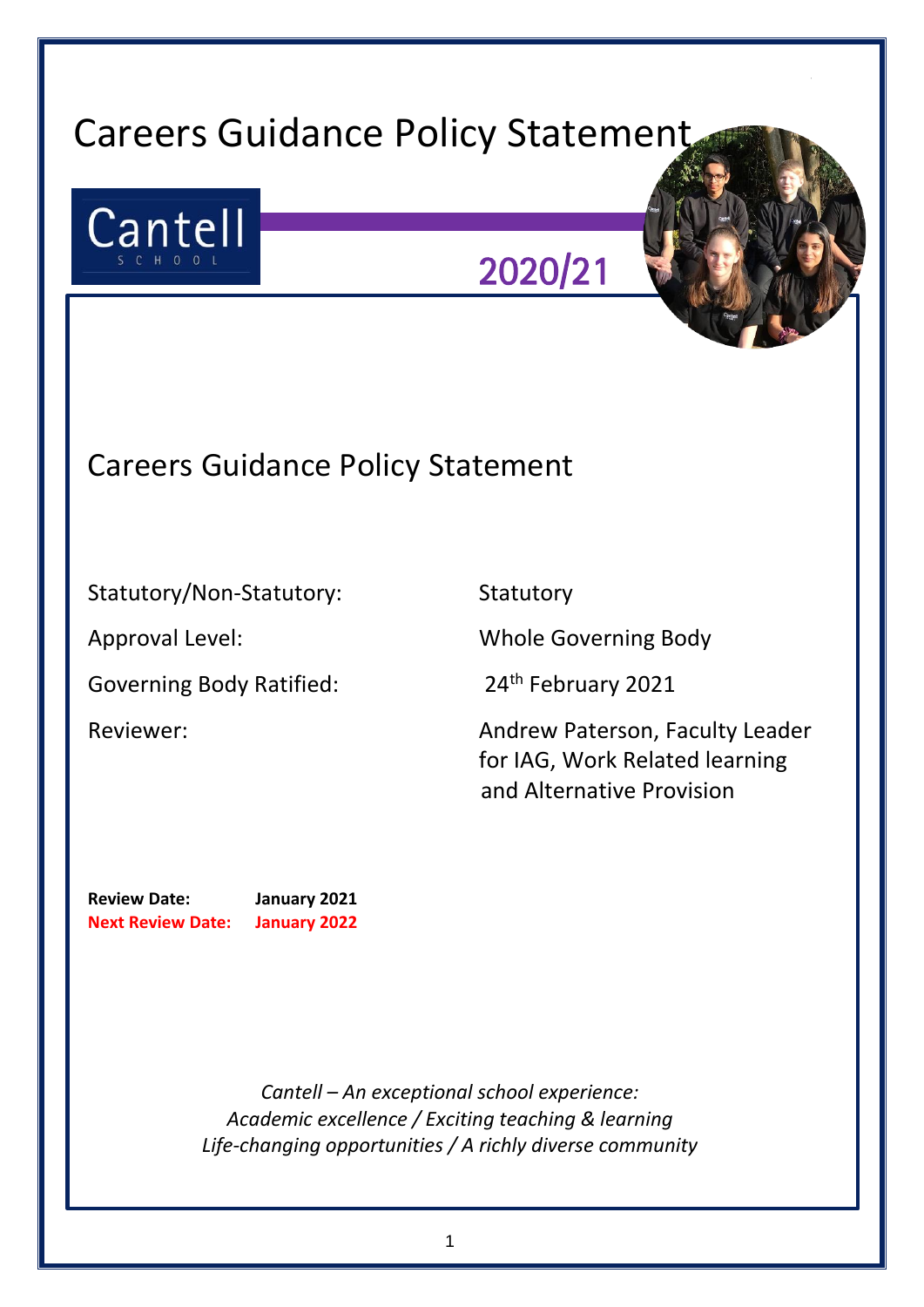#### **Careers Guidance Policy Statement**

#### **Introduction**

This policy statement sets out the school's arrangements for managing the access of providers to students at the school for the purpose of giving them information about the provider's education or training offer. This complies with the school's legal obligations under Section 42B of the Education Act 1997.

#### **Student entitlement**

All students in years 7-11 are provided with the opportunity to

- find out about technical education qualifications and apprenticeship opportunities, as part of a careers programme which provides information on the full range of education and training options available at each transition point;
- hear from a range of local providers about the opportunities they offer, including technical education and apprenticeships through options and careers events, assemblies, group discussions and taster events;
- understand how to make applications for the full range of academic and technical courses, employment with training and apprenticeships.

#### **Management of provider access requests**

#### **Procedure**

A provider wishing to request access should contact our Careers Leader:

Mr Andrew Paterson, Faculty Leader for IAG, Work Related Learning and Alternative Provision

Telephone: 02380323111 Email: [andrew.paterson@cantell.co.uk](mailto:andrew.paterson@cantell.co.uk)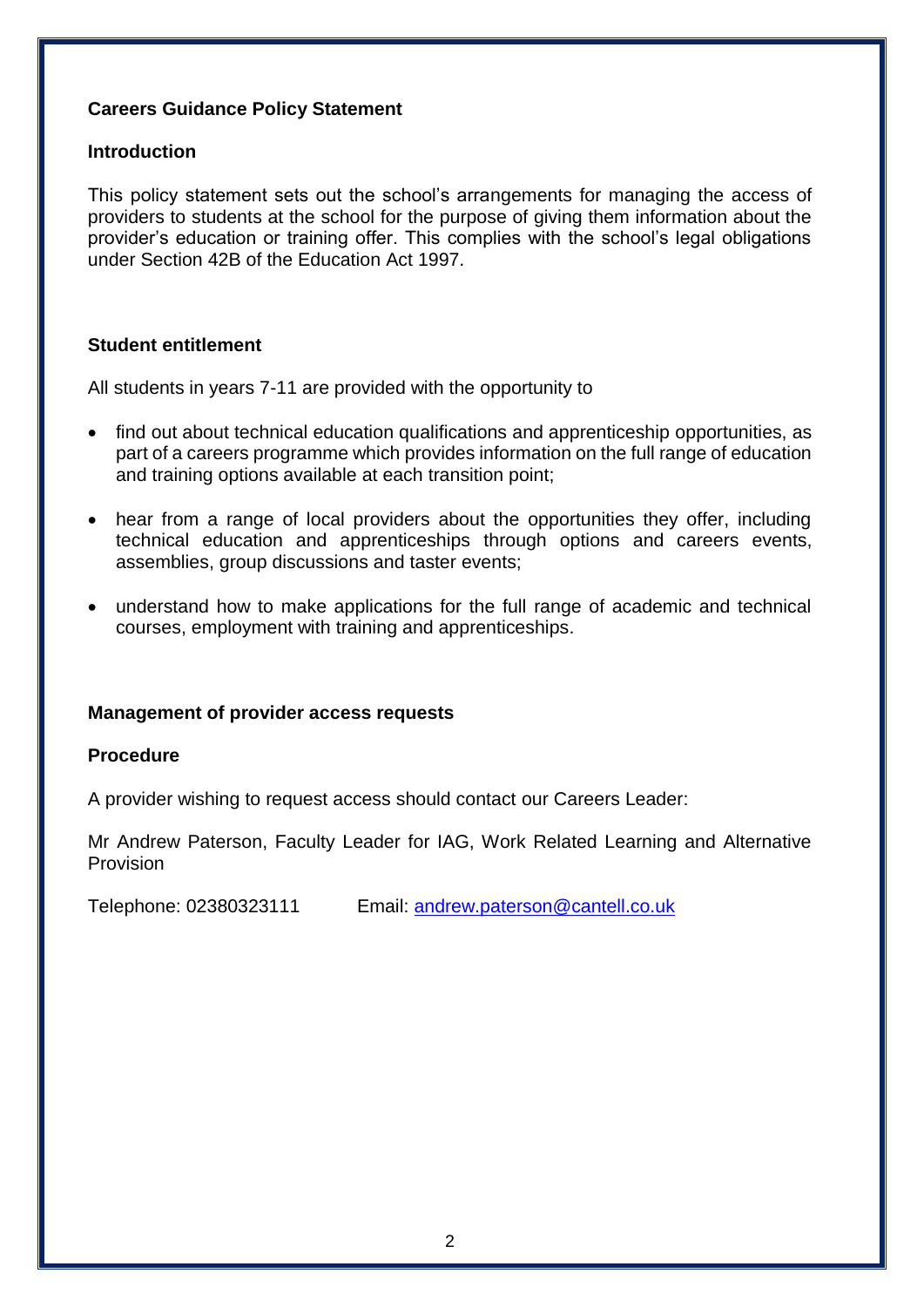### **Opportunities for access**

A number of events, integrated into the school careers programme, will offer providers an opportunity to come into school to speak to students and/or their parents/carers:

This is integrated into a wider careers plan for the school.

| Year           | <b>Autumn Term</b>    | <b>Spring Term</b>                     | <b>Summer Term</b>        |
|----------------|-----------------------|----------------------------------------|---------------------------|
| $\overline{7}$ | <b>Horizons Fair</b>  | <b>Solent University</b>               | <b>Careers Advice</b>     |
|                | Inspirational         | <b>Step into Success</b>               | Opportunity to book       |
|                | speakers              | Programme                              | one to one                |
|                | Colleges              | Introduction to                        | meetings with             |
|                |                       | University                             | Careers                   |
|                |                       |                                        | Adviser                   |
|                |                       | <b>National</b>                        |                           |
|                |                       | <b>Apprenticeship</b>                  | <b>Careers Lessons</b>    |
|                |                       | <b>Week</b>                            | <b>Timetabled careers</b> |
|                |                       | Lesson A                               | lessons through           |
|                |                       | apprenticeship                         | <b>CPSD</b>               |
|                |                       | activities                             |                           |
|                |                       | Apprenticeship                         | <b>Cantell Careers</b>    |
|                |                       | assemblies                             | Fair                      |
|                |                       | <b>CPSD</b>                            | Colleges                  |
|                |                       | apprenticeship                         | <b>Universities</b>       |
|                |                       | lessons                                | <b>Armed Services</b>     |
|                |                       |                                        | <b>Careers Adviser</b>    |
|                |                       | <b>National Careers</b><br><b>Week</b> | Apprenticeship            |
|                |                       |                                        | <b>Providers</b>          |
|                |                       | Careers<br>assemblies with             | <b>Employers</b>          |
|                |                       | employers and                          |                           |
|                |                       | colleges                               |                           |
|                |                       | <b>Careers lessons</b>                 |                           |
|                |                       | with support from                      |                           |
|                |                       | external providers                     |                           |
|                |                       | Careers starters in                    |                           |
|                |                       | subject lessons                        |                           |
|                |                       | <b>Lesson A careers</b>                |                           |
|                |                       | activities                             |                           |
| 8              | <b>Careers Advice</b> | <b>Careers Advice</b>                  | <b>Careers Advice</b>     |
|                | Opportunity to book   | Opportunity to book                    | Opportunity to book       |
|                | one to one            | one to one                             | one to one                |
|                | meetings with         | meetings with                          | meetings with             |
|                | Careers               | Careers                                | Careers                   |
|                | Adviser               | Adviser                                | Adviser                   |
|                |                       |                                        |                           |
|                | <b>Horizons Fair</b>  | <b>Solent University</b>               | <b>Careers Lessons</b>    |
|                | Inspirational         | <b>Step into Success</b>               | <b>Timetabled careers</b> |
|                | speakers              | Programme                              | lessons through           |
|                | Colleges              | Careers                                | <b>CPSD</b>               |
|                |                       | Workshops                              |                           |
|                |                       |                                        |                           |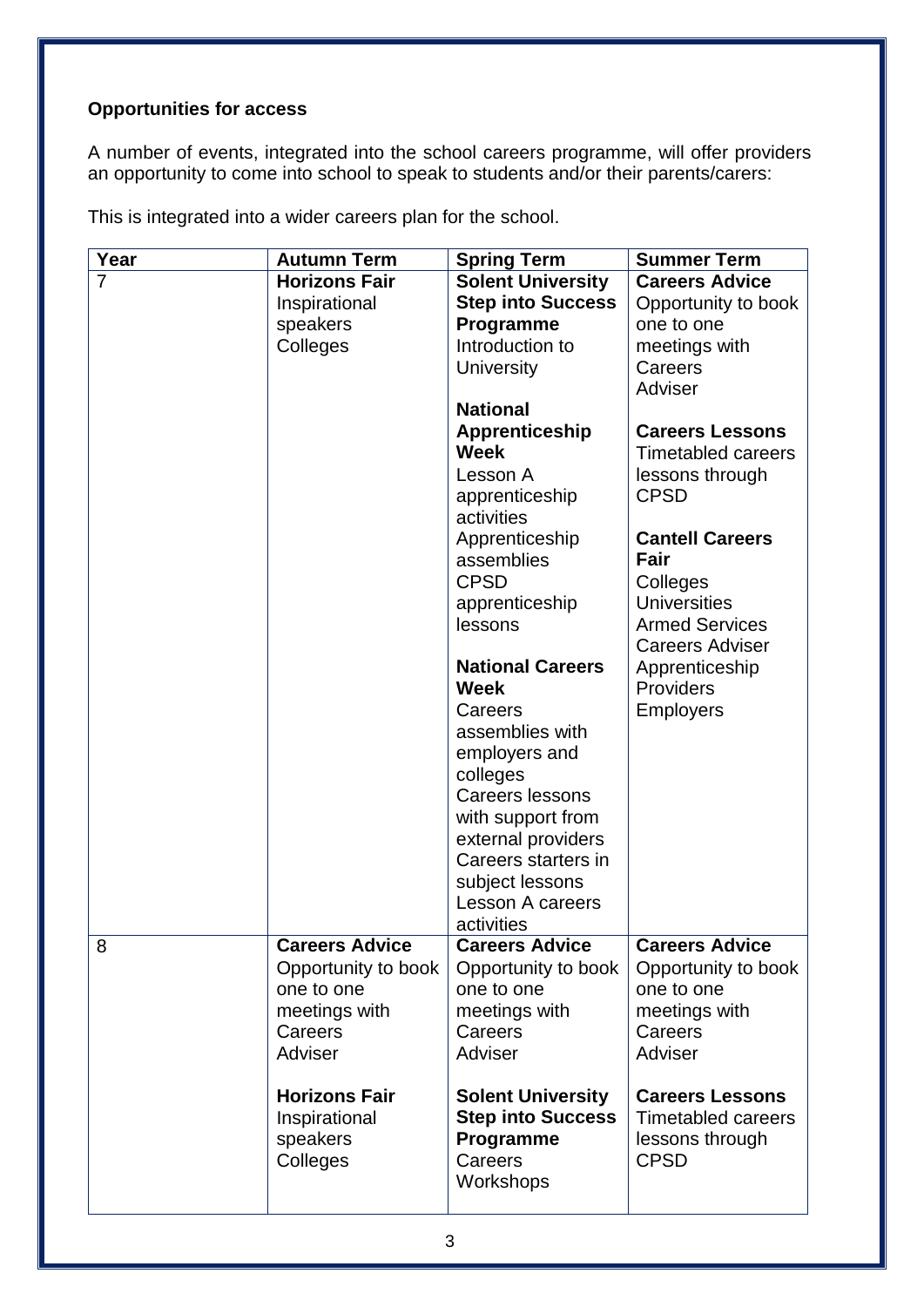|   |                                                                                                                                            | <b>National</b><br><b>Apprenticeship</b><br><b>Week</b><br>Lesson A<br>apprenticeship<br>activities<br>Apprenticeship<br>assemblies<br><b>CPSD</b><br>apprenticeship<br>lessons                                                                   | <b>Cantell Careers</b><br>Fair<br>Colleges<br><b>Universities</b><br><b>Armed Services</b><br><b>Careers Adviser</b><br>Apprenticeship<br><b>Providers</b><br><b>Employers</b> |
|---|--------------------------------------------------------------------------------------------------------------------------------------------|---------------------------------------------------------------------------------------------------------------------------------------------------------------------------------------------------------------------------------------------------|--------------------------------------------------------------------------------------------------------------------------------------------------------------------------------|
|   |                                                                                                                                            | <b>National Careers</b><br><b>Week</b><br>Careers<br>assemblies with<br>employers and<br>colleges<br>Careers lessons<br>with support from<br>external providers<br>Careers starters in<br>subject lessons<br>Lesson A careers<br>activities       |                                                                                                                                                                                |
| 9 | <b>Careers Advice</b><br>Opportunity to book<br>one to one<br>meetings with<br>Careers<br>Adviser<br><b>Horizons Fair</b><br>Inspirational | <b>Careers Advice</b><br>Opportunity to book<br>one to one<br>meetings with<br>Careers<br>Adviser<br><b>Futures Day</b><br>Apprenticeships                                                                                                        | <b>Careers Advice</b><br>Opportunity to book<br>one to one<br>meetings with<br>Careers<br>Adviser<br><b>Careers Lessons</b><br><b>Timetabled careers</b>                       |
|   | speakers<br>Colleges<br><b>Get Inspired</b><br><b>Careers Fair</b>                                                                         | Careers<br><b>Employability Skills</b><br>Options<br>Building a profile<br>Educational                                                                                                                                                            | lessons through<br><b>CPSD</b><br><b>Cantell Careers</b><br>Fair                                                                                                               |
|   | Whole year group<br>visit to Careers Fair                                                                                                  | opportunities<br><b>Future Focus</b><br><b>Evening</b><br>Colleges<br><b>Universities</b><br><b>Armed Services</b><br><b>Careers Adviser</b><br>Apprenticeship<br>Providers<br><b>Employers</b><br>Apprenticeships<br>Information<br>Presentation | Colleges<br><b>Universities</b><br><b>Armed Services</b><br><b>Careers Adviser</b><br>Apprenticeship<br>Providers<br><b>Employers</b>                                          |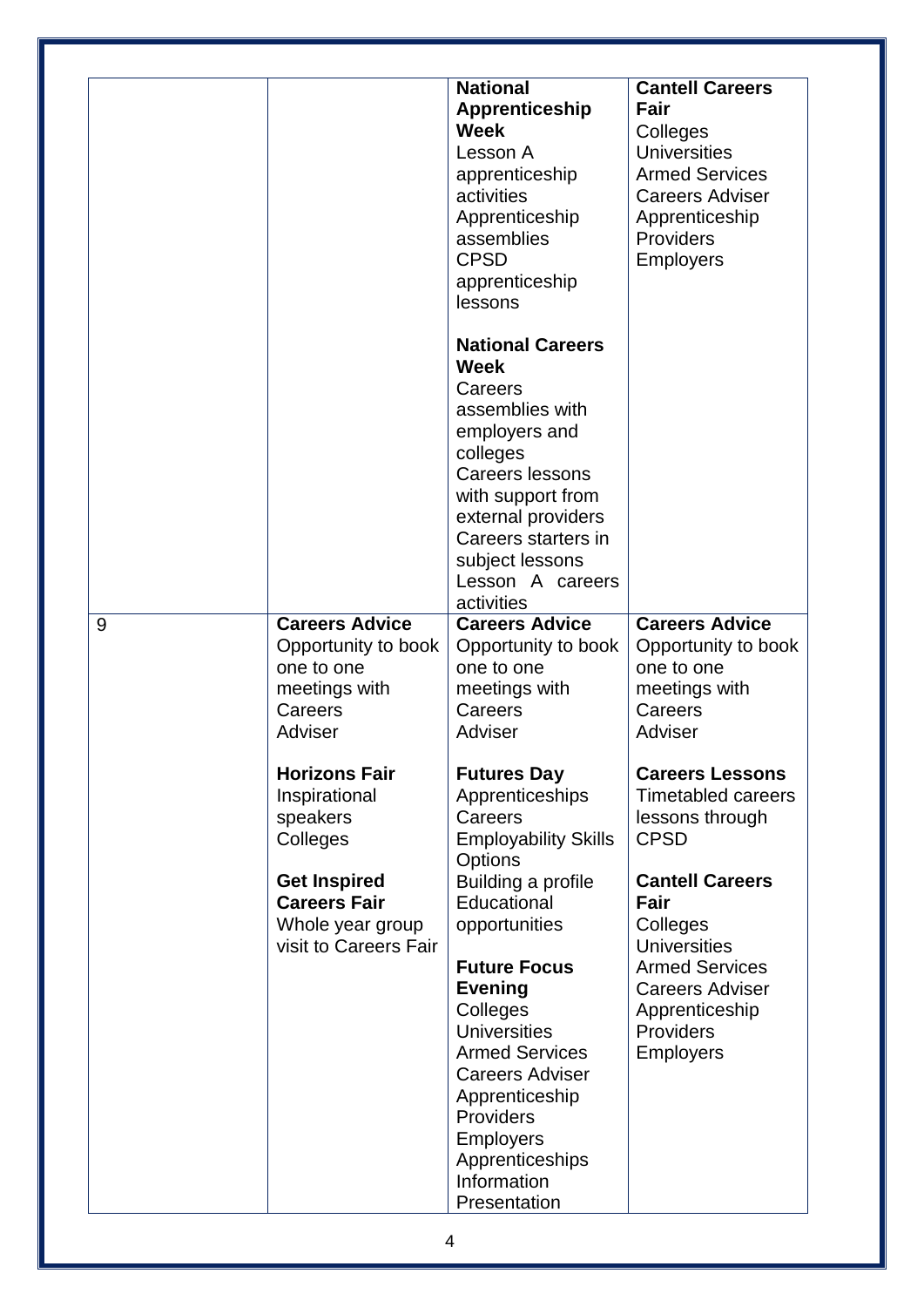|    |                                                                                        | <b>Options Evening</b>                                                                                   |                                                                                |
|----|----------------------------------------------------------------------------------------|----------------------------------------------------------------------------------------------------------|--------------------------------------------------------------------------------|
|    |                                                                                        | Information about<br><b>KS4 courses</b>                                                                  |                                                                                |
|    |                                                                                        | <b>Options Taster</b><br><b>Lessons</b><br>Students have the                                             |                                                                                |
|    |                                                                                        | opportunity to<br>experience taster<br>lessons for options<br>subjects                                   |                                                                                |
|    |                                                                                        | <b>National</b><br>Apprenticeship<br><b>Week</b><br>Lesson A                                             |                                                                                |
|    |                                                                                        | apprenticeship<br>activities<br>Apprenticeship<br>assemblies<br><b>CPSD</b><br>apprenticeship<br>lessons |                                                                                |
|    |                                                                                        | <b>National Careers</b><br><b>Week</b>                                                                   |                                                                                |
|    |                                                                                        | Careers<br>assemblies with<br>employers and<br>colleges                                                  |                                                                                |
|    |                                                                                        | <b>Careers lessons</b><br>with support from<br>external providers<br>Careers starters in                 |                                                                                |
|    |                                                                                        | subject lessons<br><b>Lesson A careers</b><br>activities                                                 |                                                                                |
| 10 | <b>Careers Advice</b><br>Opportunity to book<br>one to one<br>meetings with<br>Careers | <b>Careers Advice</b><br>Opportunity to book<br>one to one<br>meetings with<br>Careers                   | <b>Careers Advice</b><br>One to one<br>meetings with<br><b>Careers Adviser</b> |
|    | Adviser<br><b>Horizons Fair</b>                                                        | Adviser<br><b>Future Focus</b>                                                                           | <b>College</b><br><b>Assemblies</b><br>Colleges present to                     |
|    | Inspirational<br>speakers<br>Colleges                                                  | <b>Evening</b><br>Colleges<br><b>Universities</b><br><b>Armed Services</b>                               | students outlining<br>what they have to<br>offer and why<br>students should    |
|    | <b>Enrichment Days</b><br><b>Work Experience</b><br>Enterprise                         | <b>Careers Adviser</b><br>Apprenticeship<br>Providers                                                    | consider applying                                                              |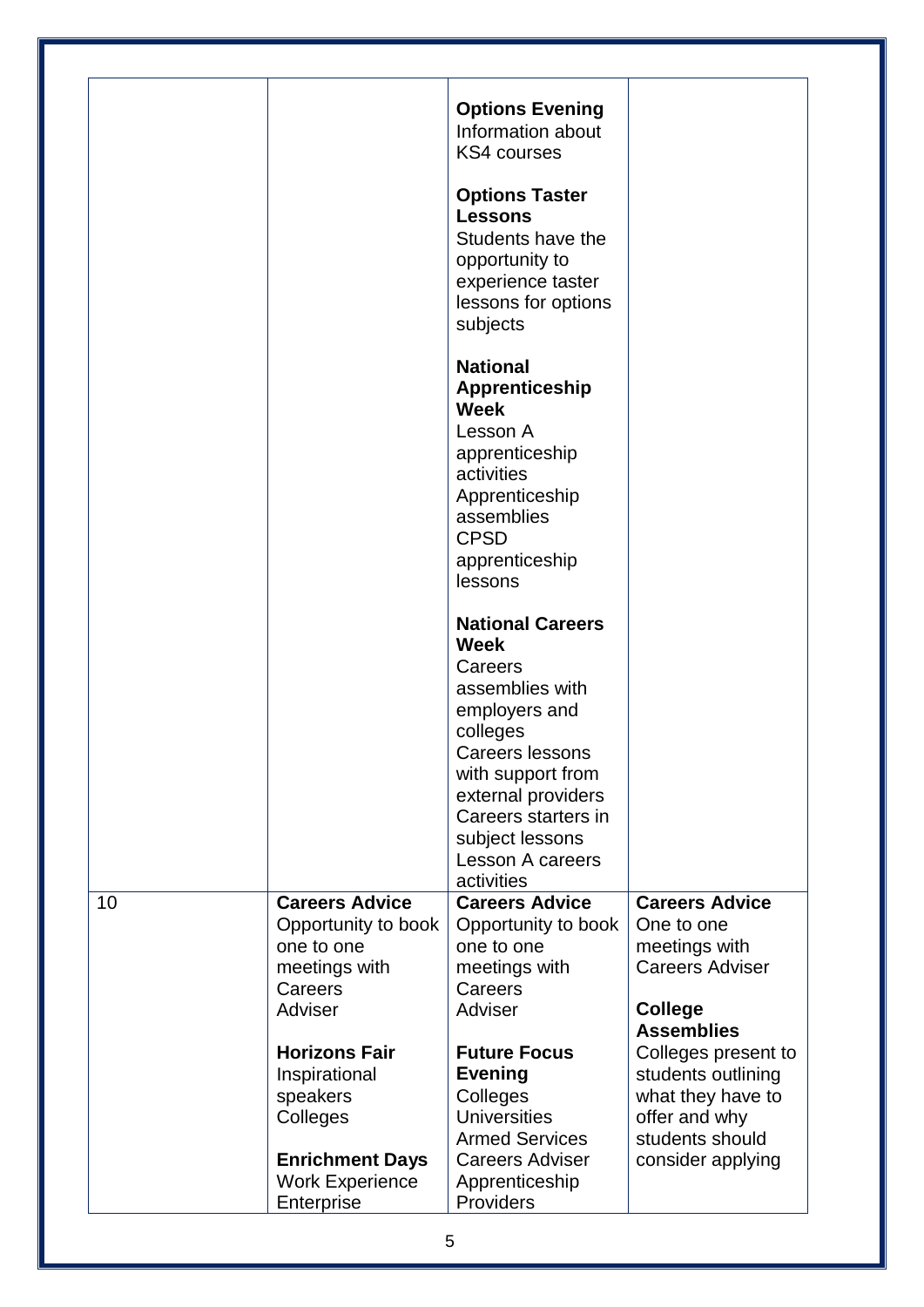| <b>Social Enterprise</b> | <b>Employers</b>            | <b>Cantell Careers</b>                |
|--------------------------|-----------------------------|---------------------------------------|
| Careers                  | Apprenticeships             | Fair                                  |
|                          | Information                 | Colleges                              |
|                          | Presentation                | <b>Universities</b>                   |
|                          |                             | <b>Armed Services</b>                 |
|                          | <b>Enrichment Days</b>      | <b>Careers Adviser</b>                |
|                          | Post 16                     | Apprenticeship                        |
|                          | Opportunities               | Providers                             |
|                          | <b>Employability Skills</b> | <b>Employers</b>                      |
|                          | <b>Work Experience</b>      |                                       |
|                          | Personal                    | <b>College Taster</b>                 |
|                          | <b>Statements</b>           | <b>Days</b>                           |
|                          | <b>Curriculum Vitae</b>     | <b>Students visit</b>                 |
|                          | Apprenticeships             | colleges and follow<br>a programme of |
|                          | <b>Solent University</b>    | lessons for the day                   |
|                          | <b>Step into Success</b>    |                                       |
|                          | Programme                   | <b>College</b>                        |
|                          | <b>Student Finance</b>      | <b>Open Evenings</b>                  |
|                          | Workplace                   | <b>Students</b>                       |
|                          | Leadership                  | encouraged to                         |
|                          |                             | attend                                |
|                          | <b>National</b>             |                                       |
|                          | <b>Apprenticeship</b>       | <b>Work Experience</b>                |
|                          | <b>Week</b>                 | Students undertake                    |
|                          | Lesson A                    | a one week work                       |
|                          | apprenticeship              | experience                            |
|                          | activities                  | placement                             |
|                          | Apprenticeship              |                                       |
|                          | assemblies                  |                                       |
|                          | <b>CPSD</b>                 |                                       |
|                          | apprenticeship              |                                       |
|                          | lessons                     |                                       |
|                          | <b>National Careers</b>     |                                       |
|                          | <b>Week</b>                 |                                       |
|                          | Careers                     |                                       |
|                          | assemblies with             |                                       |
|                          | employers and               |                                       |
|                          | colleges                    |                                       |
|                          | <b>Careers lessons</b>      |                                       |
|                          | with support from           |                                       |
|                          | external providers          |                                       |
|                          | Careers starters in         |                                       |
|                          | subject lessons             |                                       |
|                          | Lesson A careers            |                                       |
|                          | activities                  |                                       |
|                          | <b>College</b>              |                                       |
|                          | <b>Assemblies</b>           |                                       |
|                          |                             |                                       |
|                          | Colleges present to         |                                       |
|                          | students outlining          |                                       |
|                          | what they have to           |                                       |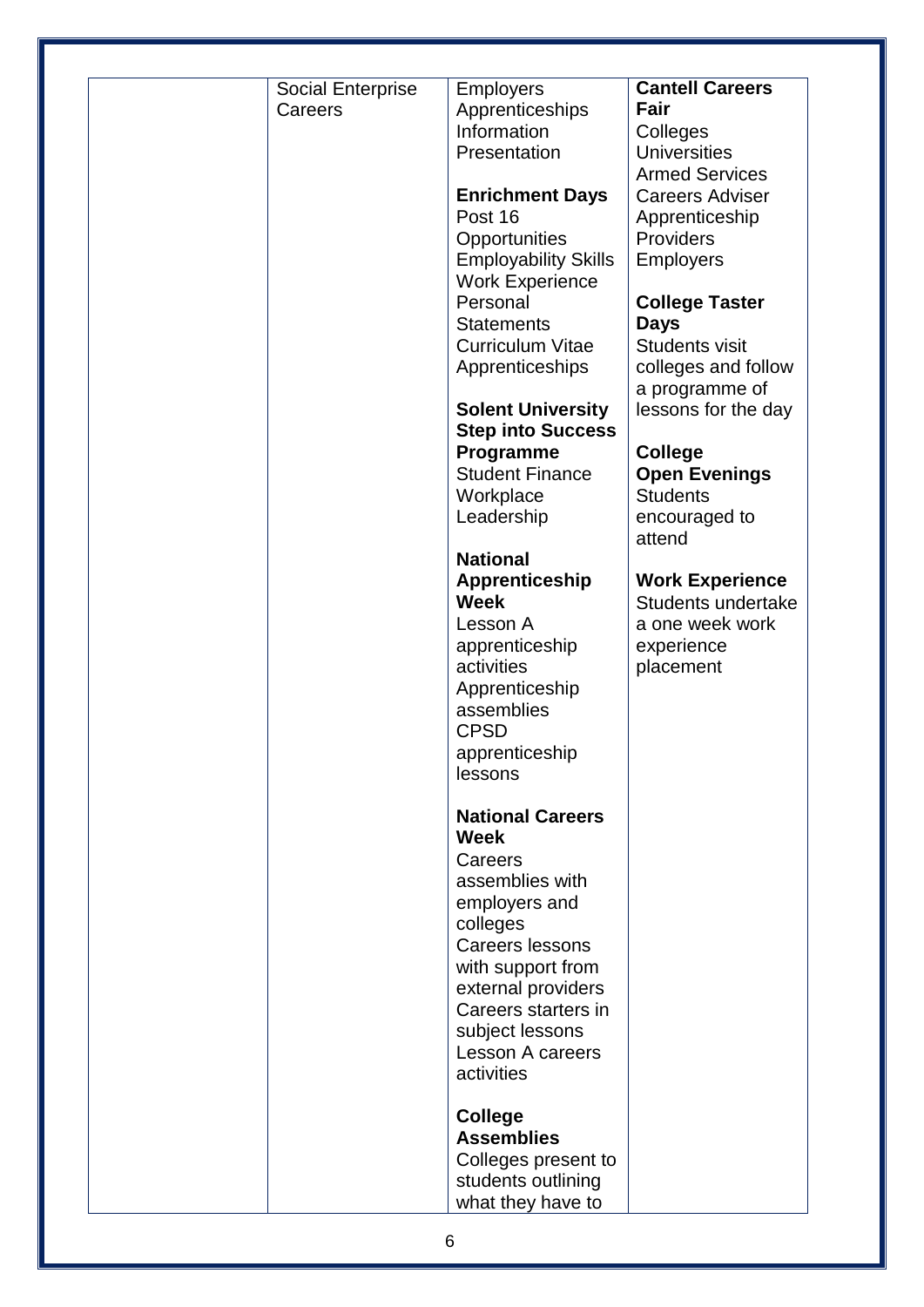|    |                                           | offer and why<br>students should |                                    |
|----|-------------------------------------------|----------------------------------|------------------------------------|
|    |                                           | consider applying.               |                                    |
|    |                                           |                                  |                                    |
|    |                                           | <b>College</b>                   |                                    |
|    |                                           | <b>Open Evenings</b>             |                                    |
|    |                                           | <b>Students</b>                  |                                    |
|    |                                           | encouraged to                    |                                    |
| 11 | <b>Careers Advice</b>                     | attend<br><b>Careers Advice</b>  | <b>Careers Advice</b>              |
|    | One to one                                | One to one                       | One to one                         |
|    | meetings with                             | meetings with                    | meetings with                      |
|    | <b>Careers Adviser</b>                    | <b>Careers Adviser</b>           | <b>Careers Adviser</b>             |
|    |                                           |                                  |                                    |
|    | College                                   | <b>College</b>                   | <b>Meeting with</b>                |
|    | <b>Assemblies</b>                         | <b>Open Evenings</b>             | <b>College</b>                     |
|    | Colleges present to<br>students outlining | <b>Students</b><br>encouraged to | representatives<br>Representatives |
|    | what they have to                         | attend.                          | from colleges meet                 |
|    | offer and why                             |                                  | with students as                   |
|    | students should                           | <b>National</b>                  | part of the                        |
|    | consider applying.                        | Apprenticeship<br><b>Week</b>    | transition process                 |
|    | <b>College</b>                            | Lesson A                         |                                    |
|    | <b>Open Evenings</b>                      | apprenticeship                   |                                    |
|    | <b>Students</b>                           | activities                       |                                    |
|    | encouraged to                             | Apprenticeship                   |                                    |
|    | attend.                                   | assemblies                       |                                    |
|    | <b>Enrichment Days</b>                    | <b>National Careers</b>          |                                    |
|    | Making the Right                          | <b>Week</b>                      |                                    |
|    | <b>College Course</b>                     | Careers                          |                                    |
|    | Choices                                   | assemblies with                  |                                    |
|    | University Life and                       | employers and                    |                                    |
|    | Opportunities                             | colleges                         |                                    |
|    | Apprenticeships                           | <b>Lesson A careers</b>          |                                    |
|    | Employment with<br>Training               | activities                       |                                    |
|    | Personal                                  |                                  |                                    |
|    | <b>Statements</b>                         |                                  |                                    |
|    | Interview                                 |                                  |                                    |
|    | Preparation                               |                                  |                                    |
|    | Finance                                   |                                  |                                    |
|    | Resilience                                |                                  |                                    |
|    |                                           |                                  |                                    |
|    |                                           |                                  |                                    |
|    | <b>College</b>                            |                                  |                                    |
|    | <b>Application Day</b>                    |                                  |                                    |
|    | Students complete                         |                                  |                                    |
|    | online applications                       |                                  |                                    |
|    | with support from                         |                                  |                                    |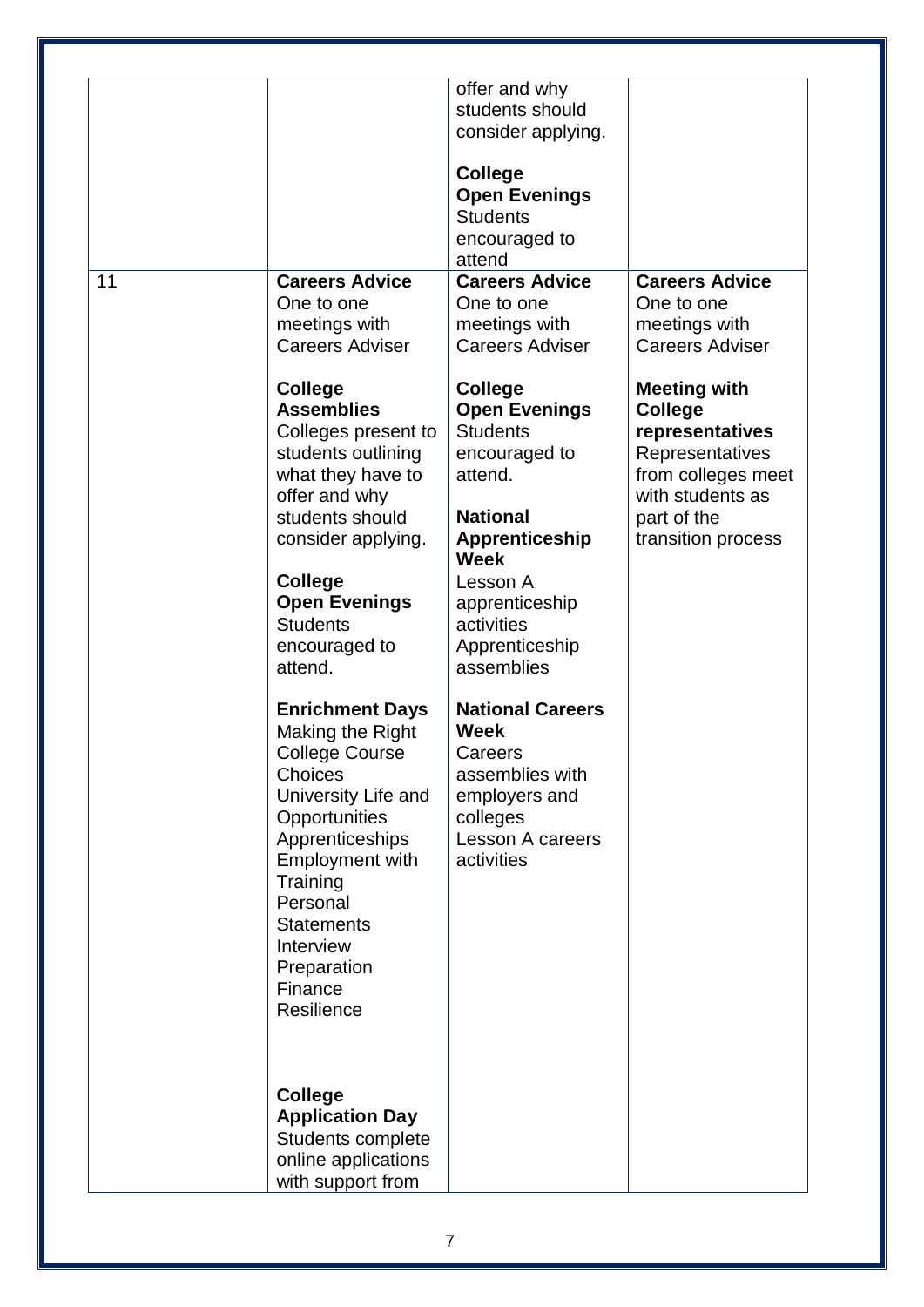| college<br>representatives.                                                                                                                 |  |
|---------------------------------------------------------------------------------------------------------------------------------------------|--|
| <b>Mock Interview</b><br>Day<br>Students receive a<br>mock college/job<br>interview which<br>lesson A teachers<br>help them prepare<br>for. |  |

- Careers advice for parents and students at Parent Evenings.
- Careers advice meetings for students throughout the academic year.
- Lesson A sessions and assemblies.
- Careers talks delivered by employers during options lessons.
- STEM trips and competitions.
- Visits to the workplace, colleges and universities including Oxbridge.

For more detailed information on the events listed in our Careers Programme, please refer to the Careers Information and Guidance section of the Cantell School website under Parents or Students, or the Careers Information Employers and Trainers section under School Development.

Careers Education, Information, Advice and Guidance (CEIAG) is supported by an independent and impartial Careers Adviser Ms Theresa Petzold. The Careers Adviser is available to meet with students in the Employability Hub every Friday and fortnightly on a Wednesday. Appointments are scheduled for all KS4 students and can also be booked by students in Y7-11 through Student Services.

We work closely with The Careers and Enterprise Company, Solent Local Enterprise Partnership, EBP South, Southern Universities Network, University of Southampton and Solent University and have an Enterprise Adviser to support with CEIAG provision.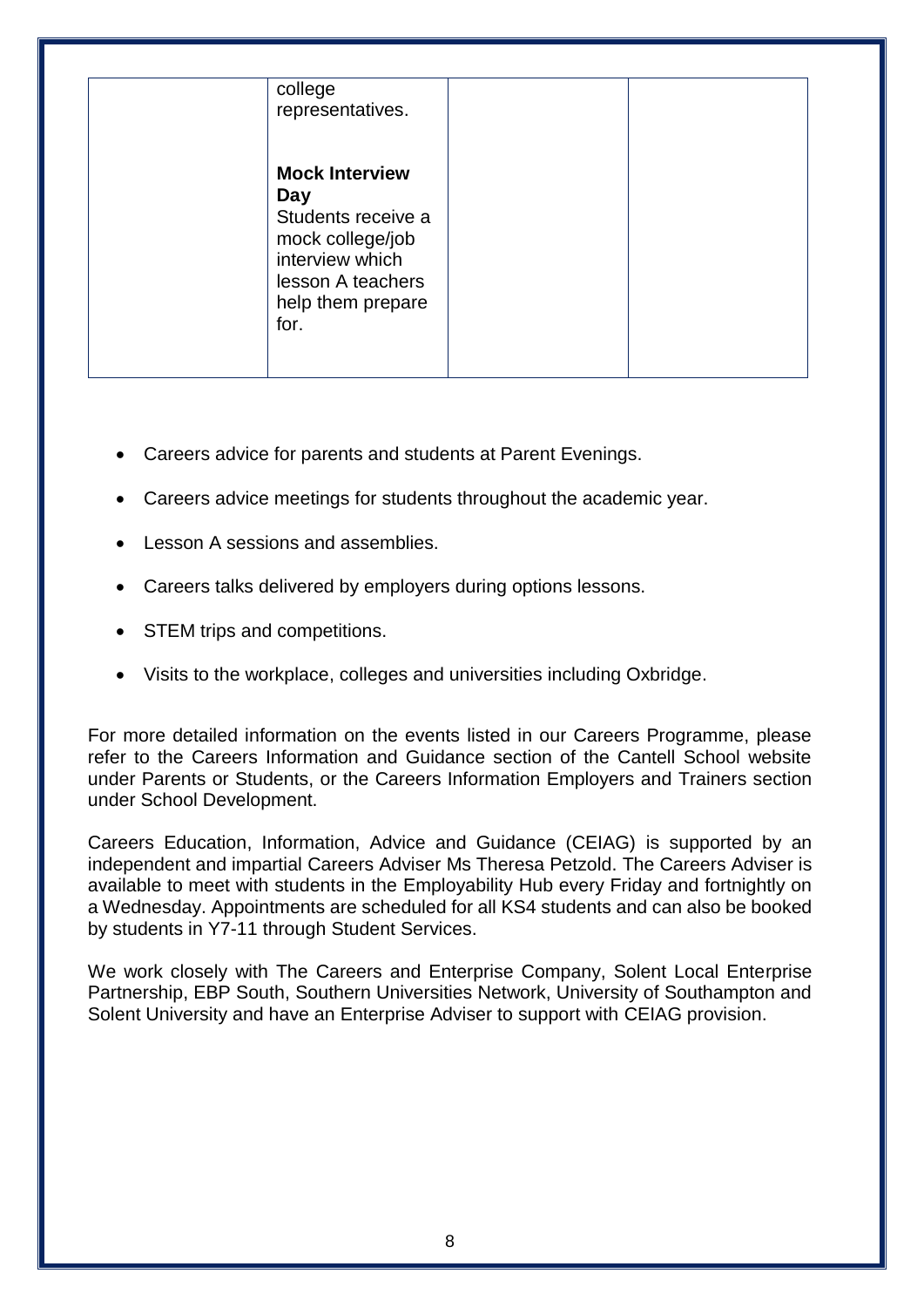The following websites are used to support CEIAG with information on further and higher education, apprenticeships, careers, curriculum vitae, application letters, interviews and employment vacancies.

#### Further Education

<https://www.barton-peveril.ac.uk/> <https://www.brock.ac.uk/> <https://www.eastleigh.ac.uk/> <https://www.fareham.ac.uk/> <http://www.itchen.ac.uk/> <https://psc.ac.uk/courses/> <https://www.southampton-city.ac.uk/> <https://www.sparsholt.ac.uk/> <https://www.richardtaunton.ac.uk/>

#### Higher Education

<https://www.bournemouth.ac.uk/> <https://www.cam.ac.uk/> <https://www.chi.ac.uk/> <http://www.ox.ac.uk/> <https://www.solent.ac.uk/> <https://www.southampton.ac.uk/> <https://winchester.ac.uk/>

#### Apprenticeships

<http://access-southampton.co.uk/apprenticeships/> <https://www.apprenticeships.gov.uk/?gclid=COrgu4S23-ACFRGgGwodrgEPaA> <https://amazingapprenticeships.com/> <https://www.brock.ac.uk/apprenticeships/> <https://www.eastleigh.ac.uk/school-leavers/qualifications-explained/apprenticeships/> <https://www.fareham.ac.uk/apprenticeship-vacancies/> <https://www.southampton-city.ac.uk/apprenticeships/> <https://www.sparsholt.ac.uk/apprenticeships/> <https://www.totton.ac.uk/apprenticeships/>

#### Careers and Employment Vacancies

<https://careerpilot.org.uk/> [www.access-southampton.co.uk](http://www.access-southampton.co.uk/) <https://nationalcareers.service.gov.uk/> <https://login.u-explore.com/Login.aspx>

#### Curriculum Vitae, Applications and Interviews

<https://nationalcareers.service.gov.uk/get-a-job/cv-sections> <https://nationalcareers.service.gov.uk/get-a-job/cv-tips> <https://nationalcareers.service.gov.uk/get-a-job/covering-letter> <https://nationalcareers.service.gov.uk/get-a-job/application-forms> <https://nationalcareers.service.gov.uk/get-a-job/interview-advice> <https://nationalcareers.service.gov.uk/get-a-job/top-10-interview-questions>